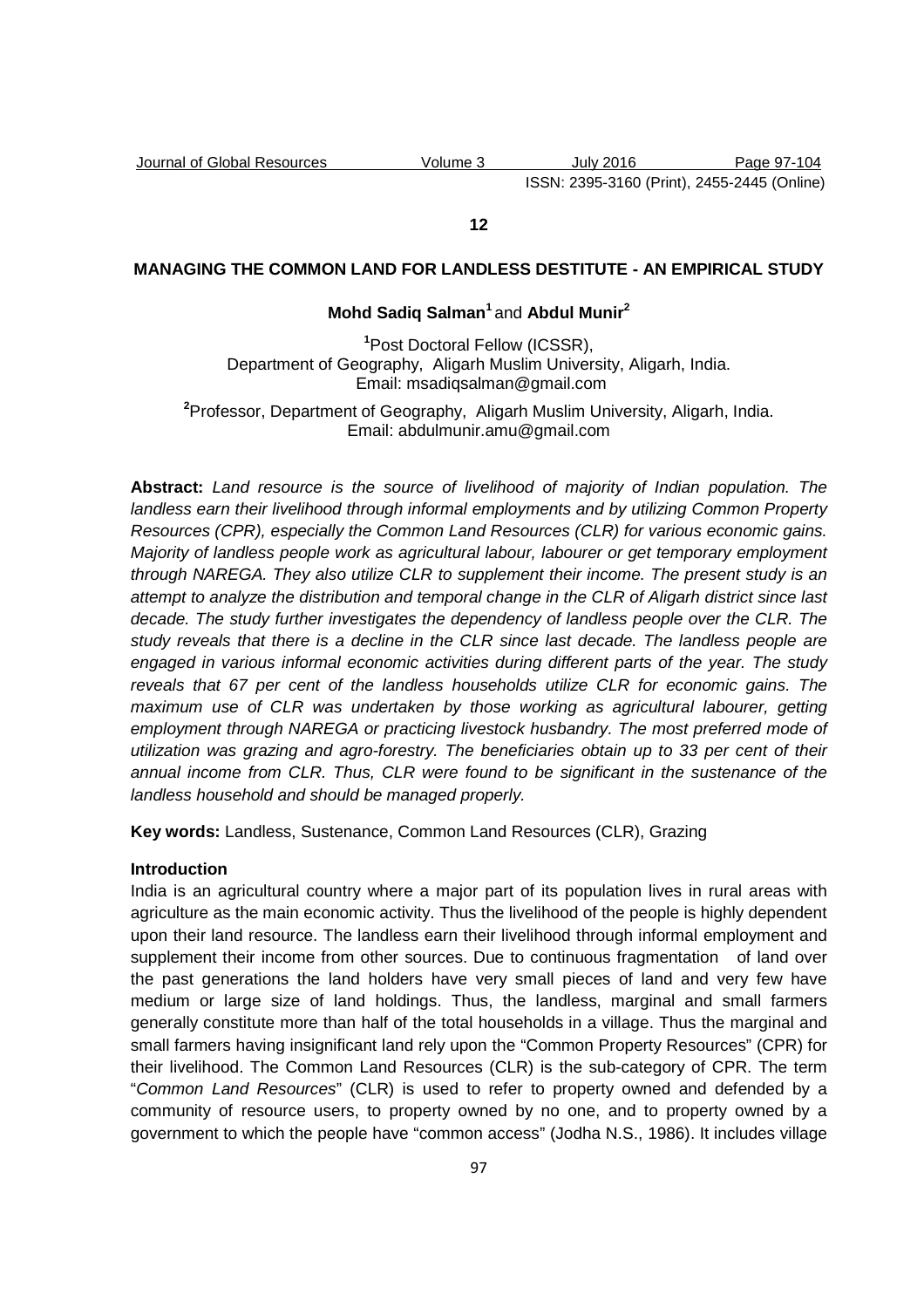pastures, common grazing grounds, bush lands, threshing grounds, waste dumping places uncultivable fields, waste lands and rangelands. The CLR in Indian Context have been specified into five categories of land use/land cover viz. forest, pasture and grazing land, cultivable wasteland, barren and uncultivated land and fallow lands other than current fallow (Salman M.S. and Munir A. ,2013). The CLR are common to all and no one has any exclusive right upon. The forests provide timber, the pastures support the livestock of the farmers and the uncultivated and barren lands are utilize for construction of houses, poultry farms, animal husbandry and other uses.

The CLR in a village include the land administered by the village *panchayat* or community including the land which lies within the formal boundary of the village (Jodha, N.S., 1990, Arnold, J.E.M. and Stewart, W.C., 1991). Sometimes, there is a well-defined category of land which referred to as panchayat grazing/pasture land and is known as gauchar, gochar, gairan and gomol in different agro climatic regions. Apart from that generally, there are some demarcated areas in every village for various purposes and are accessible to all the villagers. They are the areas allotted for processing of agricultural produce, storing of grains, other agricultural produce, firewood, use for other household enterprise, for recreational or religious purposes and to organize village fairs and marriages. Sometimes a portion of the land is allotted for periodic markets also. These all are constituents of CLR. The continuous fragmentation of the land and increasing cost of production has rendered small pieces of land to become uneconomical (Mohammad N., 2001). The increasing population has resulted in immense pressure on the land resources of the country, specially the CLR (Jodha, N.S., 1985).The CLR are a source of livelihood for the rural poor (Thomson et al. 2001). Thus, landless people, marginal and small farmers generally utilize the CLR for various economic gains (Munir, et al., 2008) and are one of the important sources of livelihood to the poor households (Salman M.S., 2015).

 The landless people are engaged in different economic activities for their sustenance. The major occupation of the landless people is shop keeping, business, agricultural labour, rickshaw puling, labour and other petty jobs. Due to low employment opportunities, high competition amongst them, increasing food prices and low remuneration of their work have made them the most deprived section of the villages. The present study aims to understand the role of CLR upon the sustenance of the landless households

#### **Aims and Objectives**

The present study has been undertaken with the following aims and objectives:

- 1) To analyze the spatial distribution and temporal change of CLR in study area.
- 2) To analyze the role of CLR in income of landless households.

#### **Database and Methodology**

The study is based on the primary data collected through field survey and secondary data collected from various government sources. A village having accessibility and population between 1000 to 3000 persons was selected for intensive field survey. Individual observations of researcher were also considered. The study was undertaken in a sampled village Tejpur in Jawan block of Aligarh district. All the landless households were surveyed and the village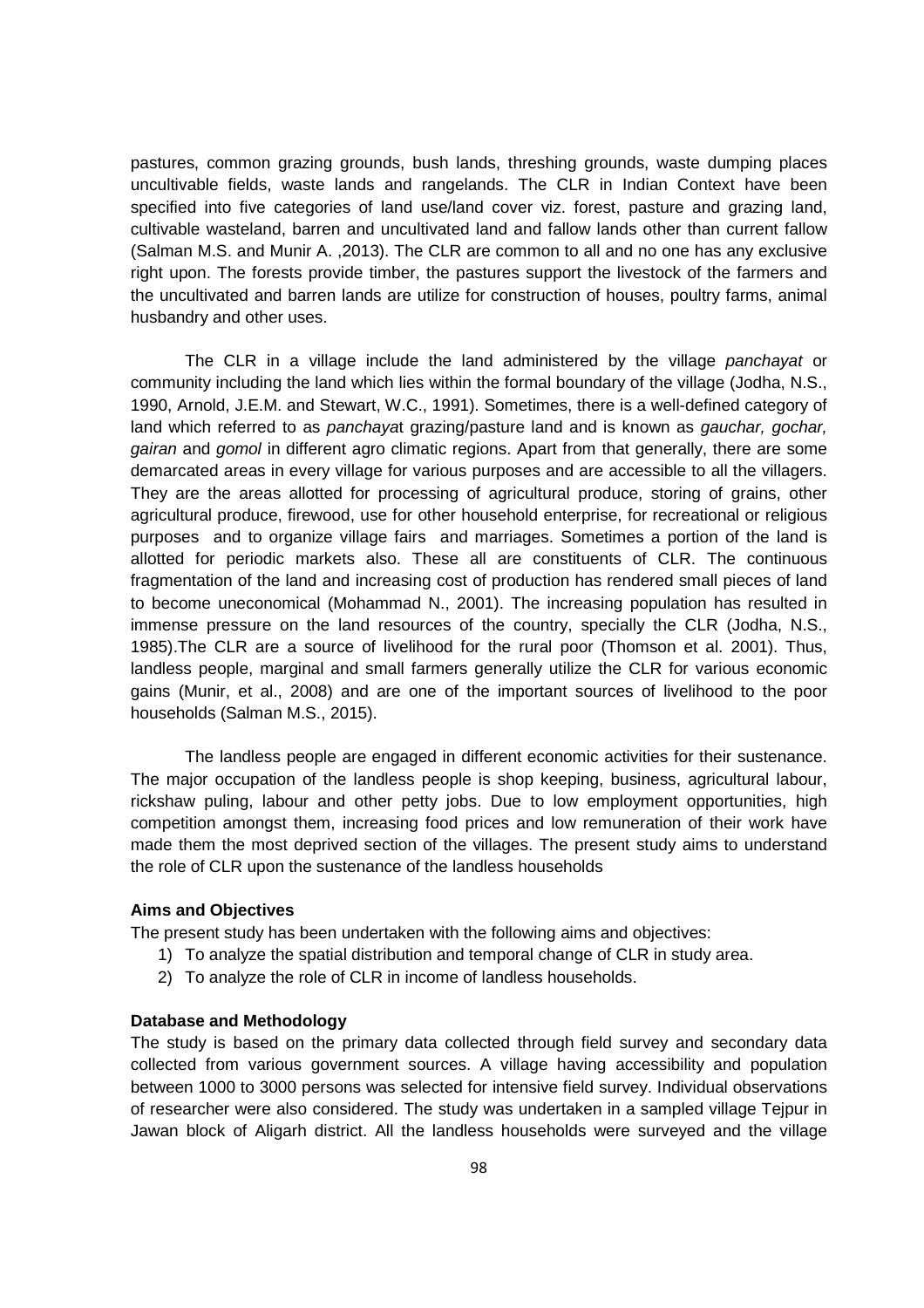pradhan (political head) was also interview. A questionnaire was used to generate the data regarding social structure, occupation, income, income through CLR and utilization modes of CLR. The secondary data was obtained from different government departments. The primary data was thoroughly checked processed using simple statistical techniques and finally represented using suitable maps, tables and diagrams.

#### **Study Area**

District Aligarh was selected for the present study. It lies between latitudes 27 $\degree$ 33' N to 28 $\degree$ 11'N and between 77 °29' E to 78°38'E longitudes in the central part of Ganga-Yamuna doab (interfluves) in western Uttar Pradesh. The district has a total area of 3696.94 Km<sup>2</sup> with a population of 36, 73,849 persons (Census 2011). From administrative point of view, the district is divided into 5 tehsils (sub division) and 12 developmental blocks which include 1211 villages. The Ganga, the Yamuna and the Kali are important rivers of the district. River Ganga and Yamuna form the eastern and western boundaries of the district for small distance. The soil of the district is alluvial in nature and mostly loamy in texture.



## **Figure 1: Study Area**

#### **Sampled Village: Tejpur**

The study was conducted in Tejpur village in Jawan Sikandarpur Block of Aligarh district. It lies at a distance of 19 kms. from Aligarh city and 2 kms. away from the Jawan Sikandarpur town on Anupshahr Road. The total households in the villages were reported to be 300 having a total population of 2,476 persons (fig.1). The main occupation of the people is agriculture and very few are engaged in non agricultural activities. The total landholders in the village are 190 and the rest 110 are landless households. The main communities living in the village are Hindus and Muslims. The various castes of Hindus present in the villages are Lodha Rajput, Brahman, Kushwaha and Harijan.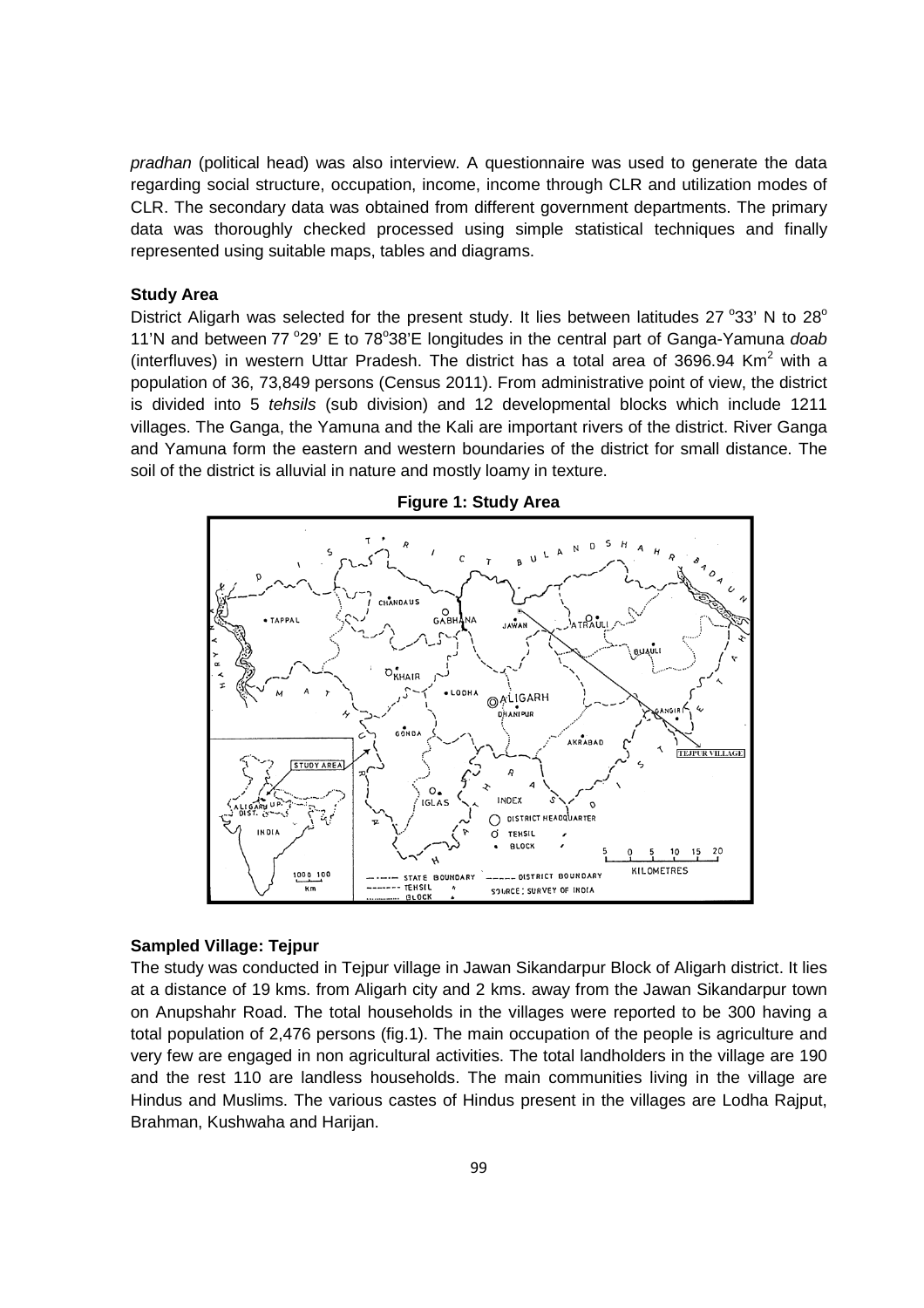## **Land Use Pattern and Spatio-temporal Analysis of CLR in Aligarh District**

The major occupation of the people at Aligarh is agriculture thus; most of the area of the district is under agricultural use. The net sown area was found to be 81.89 per cent during 2015. The next major part of the geographical area of the district after agriculture is devoted for land put to non agricultural uses (11.05 per cent). The share of forests in the district is only 0.69 percent and the share of barren and cultivable wasteland and fallow lands is 1.59, 1.89 and 2.34 per cent respectively. The land under pastures and miscellaneous uses and under groves is 0.47 and 0.09 percent respectively. The variation in the land use pattern was seen at block level also.

| Name of            | <b>Common Land Resources</b><br>(in Hectares) |         |         | <b>Change in CLR</b><br>$(1995 - 2015)$ |            |  |
|--------------------|-----------------------------------------------|---------|---------|-----------------------------------------|------------|--|
| <b>Block</b>       | 1995                                          | 2005    | 2015    | Area                                    | Percentage |  |
| <b>Akrabad</b>     | 5520                                          | 2228    | 2112    | $-3408$                                 | $-61.74$   |  |
|                    | (18.26)                                       | (8.55)  | (8.18)  |                                         |            |  |
| <b>Bijouli</b>     | 3450                                          | 2399    | 1499    | $-1951$                                 | $-56.55$   |  |
|                    | (13.56)                                       | (9.40)  | (6.02)  |                                         |            |  |
| Jawan              | 5324                                          | 3254    | 2431    | $-2893$                                 | $-54.34$   |  |
| Sikandarpur        | (17.17)                                       | (10.71) | (7.69)  |                                         |            |  |
| <b>Chandaus</b>    | 3866                                          | 1953    | 1881    | $-1985$                                 | $-51.35$   |  |
|                    | (11.71)                                       | (5.90)  | (5.64)  |                                         |            |  |
| <b>Atrouli</b>     | 1928                                          | 727     | 1045    | $-883$                                  | $-45.80$   |  |
|                    | (6.71)                                        | (2.52)  | (3.83)  |                                         |            |  |
| <b>Dhanipur</b>    | 4476                                          | 2405    | 2566    | $-1910$                                 | $-42.67$   |  |
|                    | (16.15)                                       | (8.22)  | (8.53)  |                                         |            |  |
| <b>Khair</b>       | 2539                                          | 1685    | 1516    | $-1023$                                 | $-40.29$   |  |
|                    | (7.65)                                        | (5.08)  | (4.74)  |                                         |            |  |
| Gangiri            | 2957                                          | 1679    | 1776    | $-1181$                                 | $-39.94$   |  |
|                    | (8.44)                                        | (4.76)  | (5.11)  |                                         |            |  |
| Iglas              | 1089                                          | 678     | 770     | $-319$                                  | $-29.29$   |  |
|                    | (4.18)                                        | (2.63)  | (3.02)  |                                         |            |  |
|                    | 2577                                          | 2382    | 1962    | $-615$                                  | $-23.86$   |  |
| <b>Tappal</b>      | (6.76)                                        | (6.24)  | (5.25)  |                                         |            |  |
| Gonda              | 1017                                          | 1264    | 957     | $-60$                                   | $-5.90$    |  |
|                    | (3.52)                                        | (4.33)  | (3.28)  |                                         |            |  |
| Lodha              | 2822                                          | 1707    | 2658    | $-164$                                  | $-5.81$    |  |
|                    | (10.52)                                       | (6.32)  | (9.71)  |                                         |            |  |
| <b>Total Rural</b> | 37565                                         | 22361   | 21173   | $-16392$                                | $-43.64$   |  |
|                    | (10.31)                                       | (6.18)  | (5.89)  |                                         |            |  |
|                    | 880                                           | 1337    | 1370    | 490                                     | 55.68      |  |
| <b>Total Urban</b> | (15.18)                                       | (17.09) | (11.34) |                                         |            |  |
| <b>Total</b>       | 38445                                         | 24118   | 22543   | $-15902$                                | $-41.36$   |  |
| <b>District</b>    | (10.39)                                       | (6.52)  | (6.07)  |                                         |            |  |

|  |  | Table 1 Block wise Temporal Change in Common Land Resources, Aligarh District (1995-2015) |  |  |
|--|--|-------------------------------------------------------------------------------------------|--|--|
|--|--|-------------------------------------------------------------------------------------------|--|--|

 Source: Statistical booklet of Aligarh district (1995, 2005 and 2015) Figures in brackets show percentage to total reported area

 The total are under the CLR is calculated to be 6.07 per cent of the total geographical area of the district. It includes forests, pastures and grazing lands, cultivable wasteland, barren and uncultivated lands and fallow lands other than current fallow. The CLR of Aligarh district the largest share is occupied by wasteland (31.11 per cent) followed by barren land (26.19 per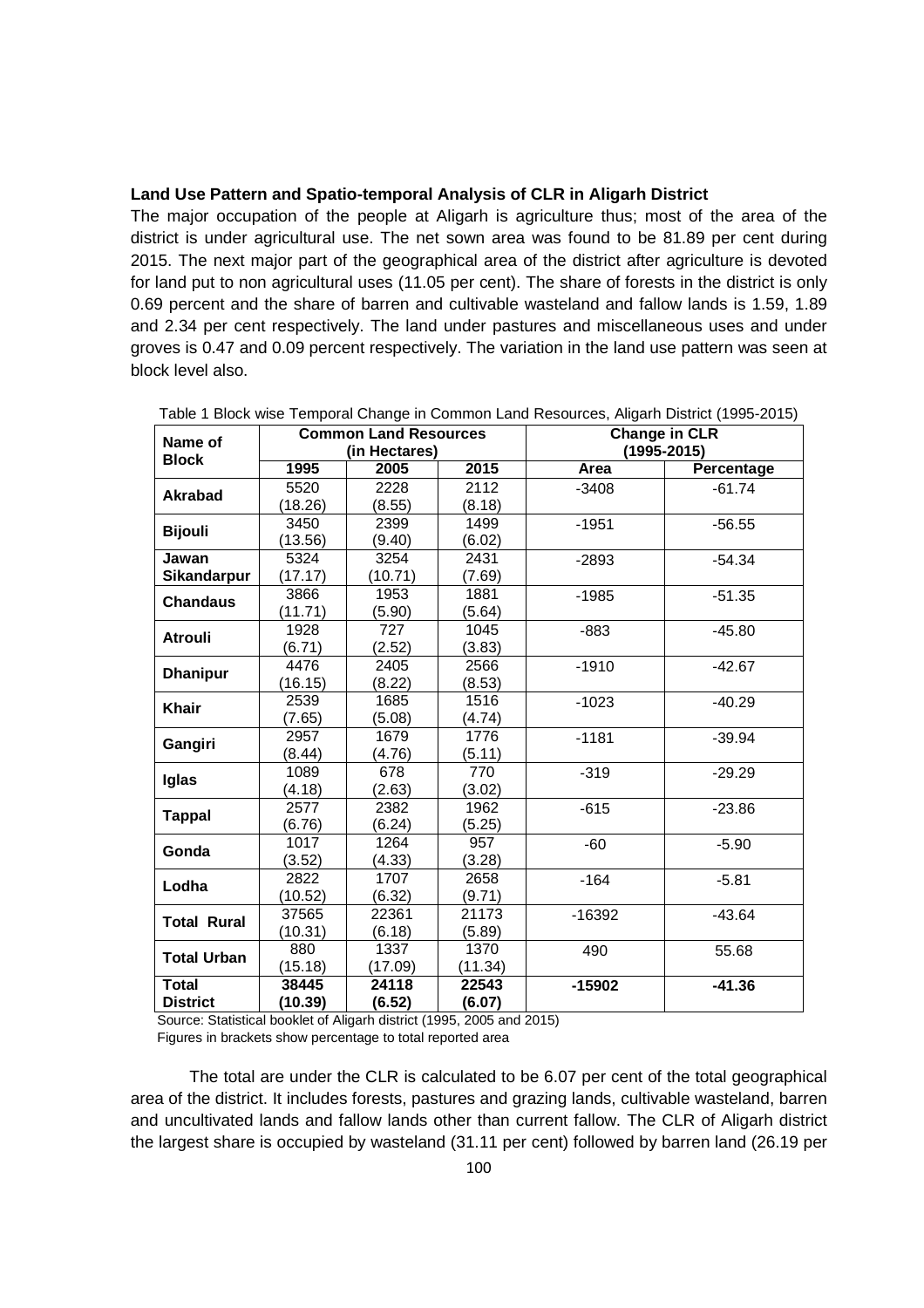cent) and other fallow land (23.59 per cent) as shown in figure 2. The CLR have shown a declining trend over the last decade. The CLR in Aligarh district have declined by 15,902 hectares i.e. from 38,445 hectares (10.39 per cent in) 1995 to 24,118 hectares (6.52 per cent) in 2005 to 22543 (6.07 per cent) in 2015. Thus, total decline in CLR was found to be -41.36 per cent. The maximum decline is seen in the blocks of Akrabad (-61.74 per cent) followed by Bijauli (-56.55 per cent) and Jawan Sikandarpur (-54.34 per cent). All the blocks have shown a decline in CLR. The Lodha block has shown least decline by -5.81 per cent. The table 1 shows the block wise change of CLR in Aligarh district during last two decades.

#### **Employment Structure of Landless Households**

Most of the landless people in Tejpur village were found to earn their livelihood by working as agricultural labourer but many other types of employment/occupations are also practiced by them. Most of them earn their livelihood from two or three types of activities during different periods of the year.

|                | <b>Landless Households</b>   |               |                               |                                |  |  |
|----------------|------------------------------|---------------|-------------------------------|--------------------------------|--|--|
| #              | <b>Occupation/Employment</b> | <b>Number</b> | <b>Percentage</b><br>to Total | Avg. Annual<br>Income (in Rs.) |  |  |
|                | Migrated to other places     | 12            | 10.90                         | 75000                          |  |  |
| $\overline{2}$ | Shop Keeping                 | 8             | 7.27                          | 49680                          |  |  |
| 3              | <b>Rickshaw Pulling</b>      | 17            | 15.45                         | 48000                          |  |  |
| 4              | Livestock Husbandry          | 23            | 20.90                         | 46500                          |  |  |
| 5              | <b>Business</b>              | 11            | 10.00                         | 45000                          |  |  |
| 6              | Private Jobs                 | 4             | 3.63                          | 30000                          |  |  |
|                | Labour                       | 56            | 50.90                         | 23232                          |  |  |
| 8              | Agricultural Labour          | 47            | 42.72                         | 21600                          |  |  |
| 9              | <b>NAREGA</b>                | 39            | 35.45                         | 14040                          |  |  |
| 10             | Other Occupation             | 13            | 11.81                         | 13980                          |  |  |

Table 2 Major Occupations of Landless Households in Tejpur Village (2014)

Source: Field survey (2014)

The main reason for this switch over between different occupations is the non availability of permanent employment throughout the year. The easiest available employment opportunity is to work as agricultural labourer but it is seasonal and remuneration is also less. Thus, a large number of landless people were found to be seasonal migrants as and when they get any better opportunity. They generally migrate to the nearby town of Aligarh. Most of the households were found to be engaged in two three types of employment activities. A few of them have migrated to Mumbai, Ludhiana and New Delhi for better livelihood. The table 2 shows the distribution of landless households into the major occupation/employment and their average annual income.

## **Cost-Benefit Analysis of Common Land Resources Utilization:**

The field survey of 110 household revealed that 70 per cent households (77 households) are using CLR in some form. The maximum users of CLR are the landless people followed by marginal and small farmers. They were found to utilize the CLR in various ways for economic gains. Table 3 gives the landholding wise share of the respondents using the CLR under various modes. The respondents were found to utilize CLR's for more than one purpose also. Among the total 77 households utilizing CLR the most common mode of utilization was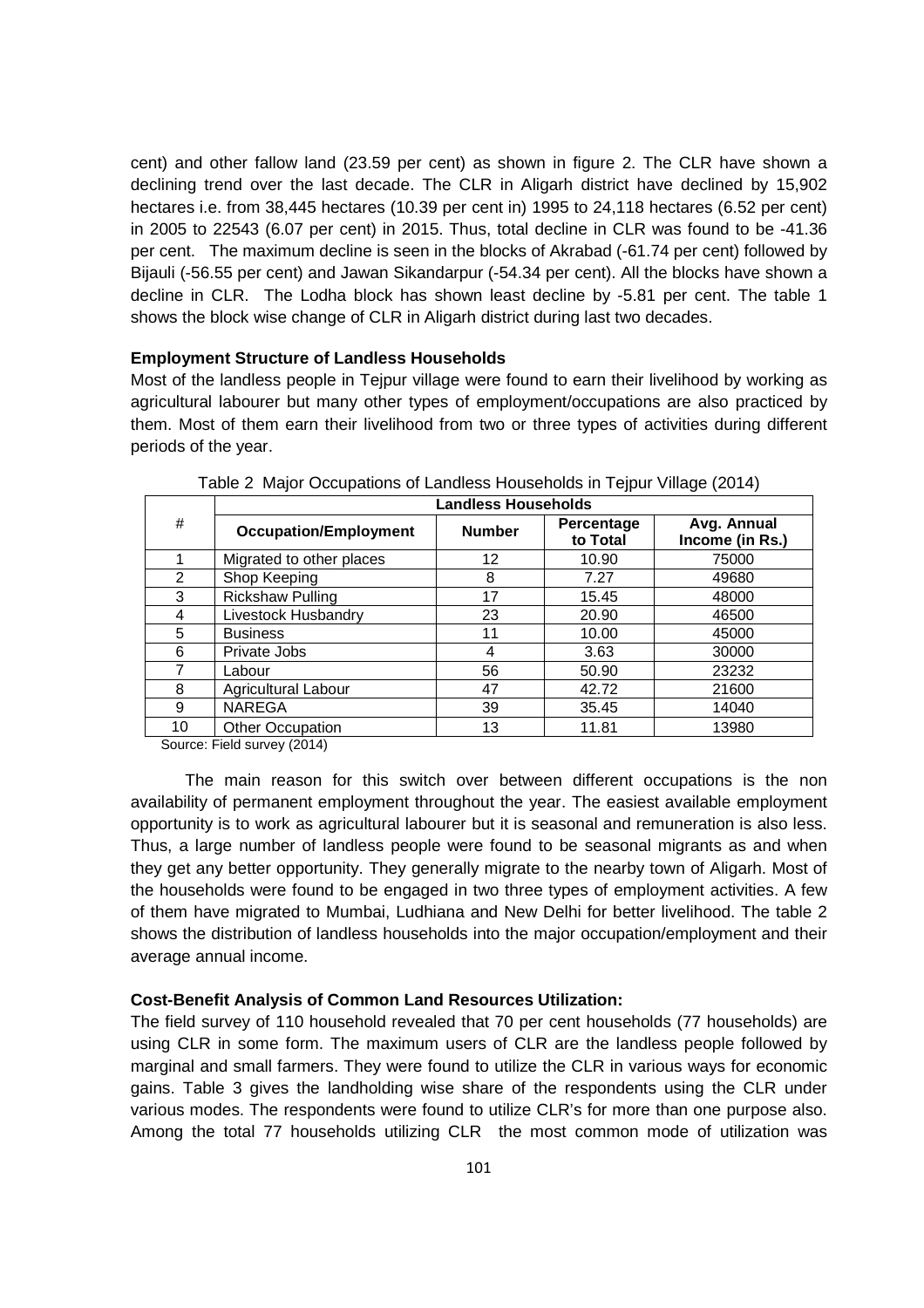grazing (93.51 per cent) followed by social forestry (79.22 per cent), agro-forestry (72.73 per cent), other uses (59.74 per cent) and crop cultivation (41.56 per cent). The other uses of CLR included the use of CLR as manure pits, cemeteries, storage grounds, playgrounds, temporary construction of sheds for animals, storage of fodder and agricultural produce etc.

| <b>S. No.</b> | <b>Mode of Utilization</b> | Average<br>Input<br>(Rs./Hect.) | Average<br>Output<br>(Rs./Hect.) | Average<br><b>Income</b><br>(Rs./Hect.) | <b>Benefit</b><br>(in %) |
|---------------|----------------------------|---------------------------------|----------------------------------|-----------------------------------------|--------------------------|
|               | Agro-forestry              | 2500                            | 6930                             | 4430                                    | 177.20                   |
|               | <b>Crop Cultivation</b>    | 7500                            | 18990                            | 11490                                   | 153.23                   |
| 3             | Grazing/Pasture            |                                 | 3100                             | 3100                                    | 100.00                   |
| 4             | <b>Other Uses</b>          |                                 | 2200                             | 2200                                    | 100.00                   |

Table 3 Annual Cost-Benefit Analysis of Common Land Resources Utilization

Source: Field survey (2014)

The cost–benefit analysis for the CLR was undertaken considering the per hectare input and output for different modes of utilization. Therefore, the percentages of profit from various utilization modes of the CLR were also variable (table 3). The most profitable use of CLR was agro-forestry followed by crop cultivation, grazing/pastures and other purposes. The people utilizing CLR get benefit from 100 per cent to 177.20 per cent annually. This leads to competition among the resource users. Those who can invest a little amount prefer agroforestry and crop cultivation while the poorer households prefer to use CLR for grazing their animals or for other personal purposes because it requires no input costs.

## **CLR Share in Total Income:**

The income generated from the use of CLR is additional income over the income from different source. In general, the landless households engaged in business, shop keeping, private job and migrated to other places do not use CLR. The table 4 gives the share of CLR income of the landless households. It is seen that in general the landless households obtain an average 21.53 per cent of their total annual income through CLR. The maximum share of CLR in total income for people employed through NAREGA was maximum (32.95 per cent) followed by livestock husbandry (26.00 per cent ), other occupation (22.33 per cent) agricultural labour (22.11 per cent), labour (19.52 per cent) and 12.57 per cent for people involved in rickshaw pulling.

| <b>S. No.</b>                      |                         | Income of Landless Households (In Rs.) | Share of   |              |                             |
|------------------------------------|-------------------------|----------------------------------------|------------|--------------|-----------------------------|
|                                    | Category                | Main<br>Occupation                     | <b>CLR</b> | <b>Total</b> | <b>CLR Income</b><br>(ln %) |
|                                    | <b>NAREGA</b>           | 14040                                  | 6900       | 20940        | 32.95                       |
| 2                                  | Livestock Husbandry     | 46500                                  | 16340      | 62840        | 26.00                       |
| 3                                  | <b>Other Occupation</b> | 13980                                  | 4020       | 18000        | 22.33                       |
| 4                                  | Agricultural Labour     | 21600                                  | 6130       | 27730        | 22.11                       |
| 5                                  | Labour                  | 23232                                  | 5635       | 28867        | 19.52                       |
| 6                                  | <b>Rickshaw Pulling</b> | 48000                                  | 6900       | 54900        | 12.57                       |
| <b>Average Landless Households</b> |                         | 27892                                  | 7654.167   | 35546.17     | 21.53                       |

Table 4 Occupation wise Share of CLR Income in Total Average Annual Income of Landless households Using CLR

Source: Field survey (2014)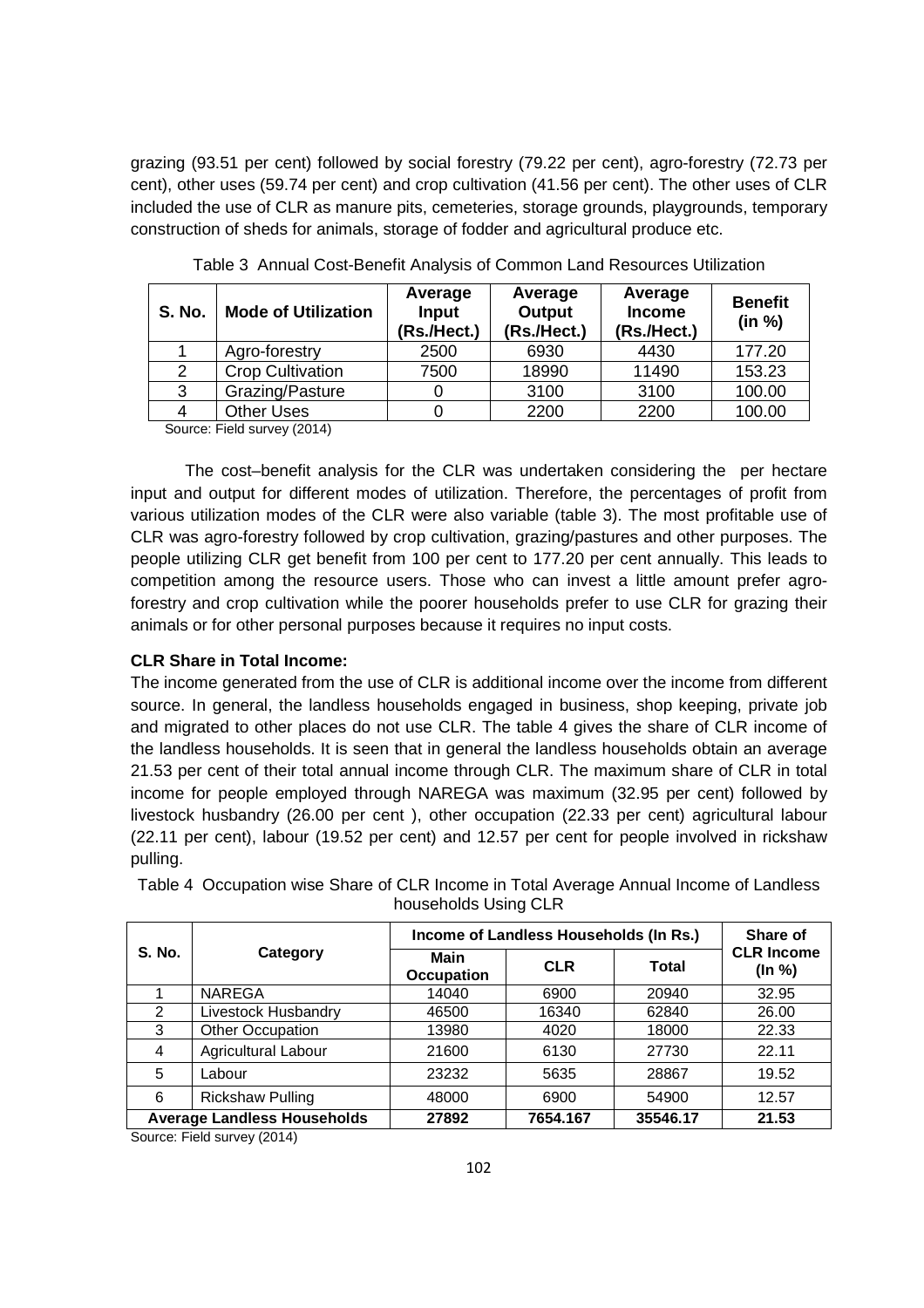## **CLR Utilization and Emerging Problems**

The share of landless households using CLR is 70 per cent. Among these households the share of income from CLR amounts to an average of 21.53 per cent in total income. The landless people are mainly using the CLR's for grazing their animals. The users are also engaged in agro-forestry, crop cultivation and other uses. They generally keep cattle and buffaloes for domestic and business purposes. The landless people are sometimes even dependent upon the drought animals for their livelihood and utilize the CLR for grazing and pasture land to feed them. This also has an economic significance for the landless people. The present study indicates that CLR have become an integral part of their livelihood due to their dependency upon CLR for feeding their animals. The milk obtained from them is one of the major sources of their daily income. They also use the cow dung as fuel. The declining quality and size of CLR makes the landless people prone to loss of their livelihood.

The study reveals that there are many problems in managing these resources. The common land resources have an open access to all. This has lead to the problem of its preservation and management. There are no laws for those causing degradation or misuse of these resources. Until the people are not punished for their undue activities and rampant use there is a meager chance for the betterment of these resources. The people are unaware of the environmental problems caused to degradation and depletion of the soil. They are not well aware of the processes and factors which lead to loss of land resource. The people do not participate in the programs of land conservation. The lack of interest of the local people has an adverse effect on many government schemes of land reclamation, afforestation and soil conservation. The common land resources are not given to the needy people and often encroached upon by the wealthy and large farmers who do not care for its proper management. There are many political issues related to the allotment, management and control of the common land resources. Everyone who has a political influence tries to get the benefit out of these common resources. Thus the proper management is lacking.

The CLR are declining. The decline in forest and grazing/pastures is much larger than other categories of CLR. The landless people obtain their livelihood from utilizing them. With the increasing population there is a threat to their degradation and extinction. Thus there is an immediate need to save them from degradation. The problems faced in managing CLR are open access, ignorance, lack of suitable laws, social injustice and political problems. Therefore proper survey, suitable laws, protection from encroachment and allocation of CLR to poor and landless people is need of the time.

Considering the present situation of the need of preservation and management of CLR and the problems associated with it there is an emergent need for thorough survey of the CLR by the government and formulation of laws regarding their protection. There is need to educate people regarding conservation of the resources and environment with the help of mass media. The local administration should be vigilant to check the encroachment upon CLR. This can be easily done by involving the local people for protection of forests and pastures by giving some incentives. The poor and landless people should be allotted these lands for small period of time. Sustainable use of CLR through agro-forestry should be encouraged to protect and conserve the CLR in the study area.The role of common land resources in the sustenance of